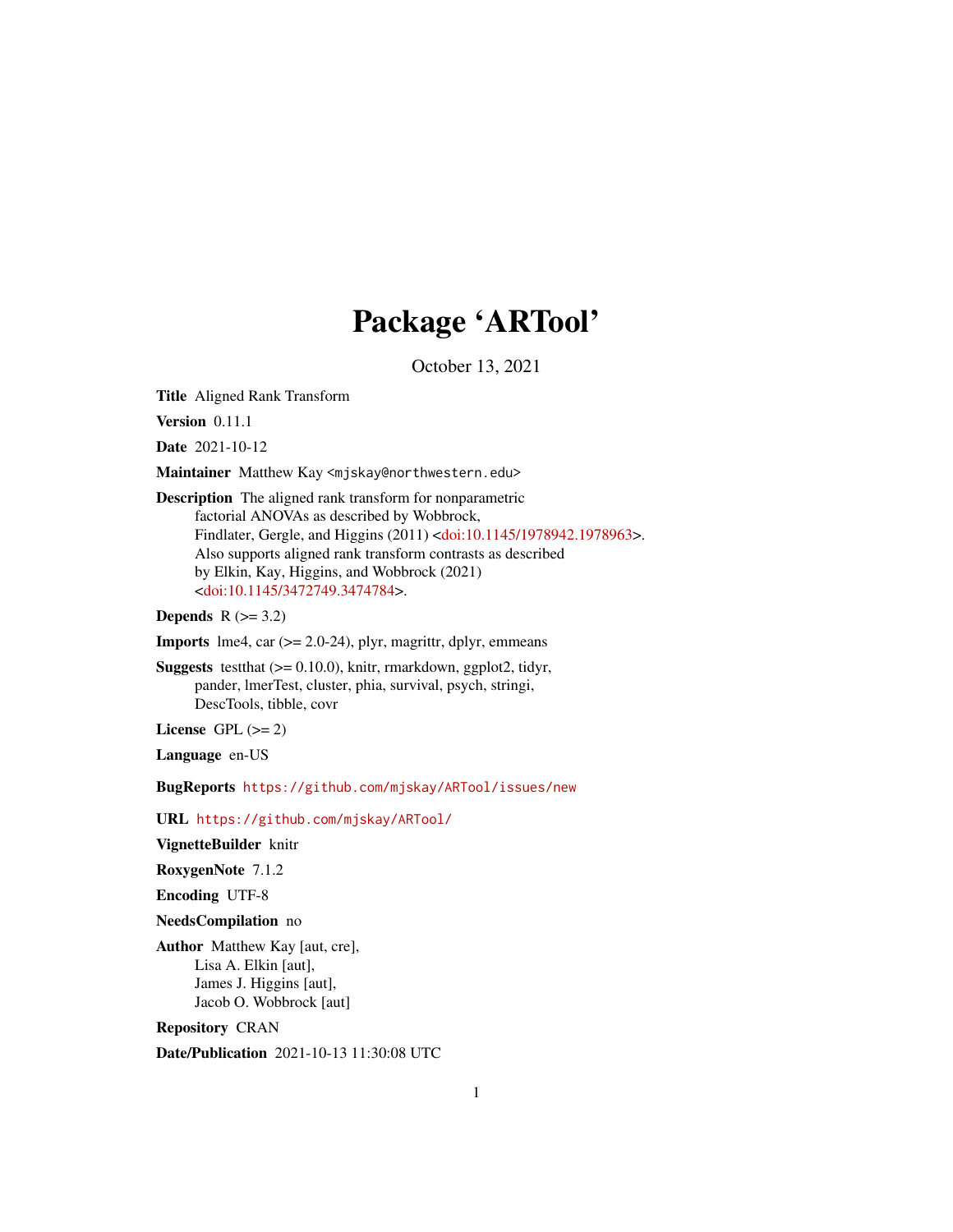# <span id="page-1-0"></span>R topics documented:

| Index |  |
|-------|--|
|       |  |
|       |  |
|       |  |
|       |  |
|       |  |
|       |  |
|       |  |
|       |  |
|       |  |
|       |  |
|       |  |
|       |  |

<span id="page-1-1"></span>anova.art *Aligned Rank Transform Analysis of Variance*

# Description

Conduct analyses of variance on aligned rank transformed data.

# Usage

```
## S3 method for class 'art'
anova(
 object,
 response = c("art", "aligned"),
  type = c("III", "II", "I", 3, 2, 1),factor.contrasts = "contr.sum",
  test = c("F", "Chisq"),all.rows = FALSE,
  ...
\mathcal{L}## S3 method for class 'anova.art'
print(x, verbose = FALSE, digits = 5, ...)
```
# Arguments

| object   | An object of class art.                                                                                                                                                   |
|----------|---------------------------------------------------------------------------------------------------------------------------------------------------------------------------|
| response | Which response to run the ANOVA on: the aligned responses ("aligned") or<br>the aligned and ranked responses ("art"). This argument is passed to artlm.<br>See 'Details'. |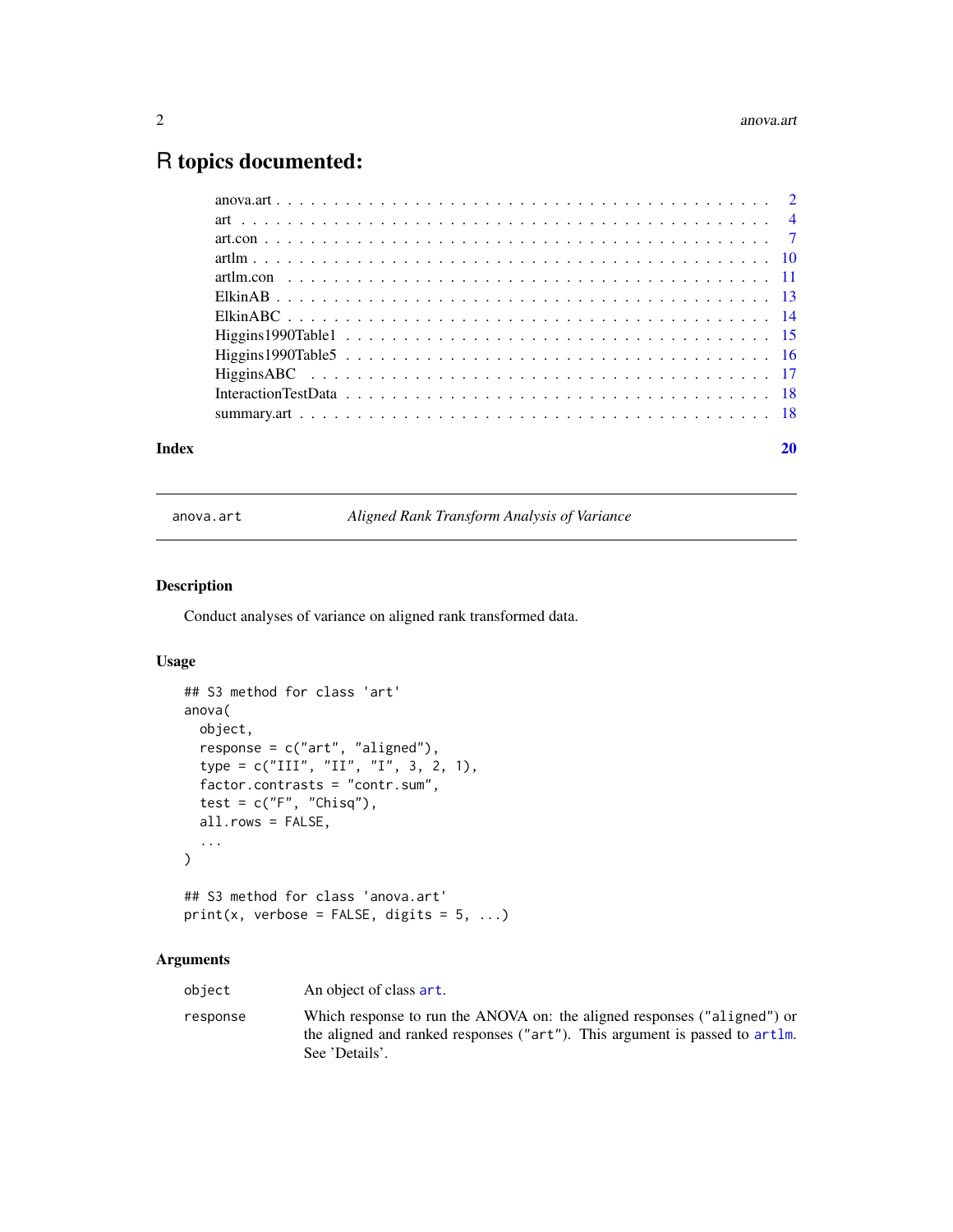<span id="page-2-0"></span>

| type             | Type of ANOVAs to conduct. If type is 1 or "I", then conducts Type I ANOVAs<br>using anova. Otherwise, conducts Type II or Type III ANOVAs using Anova.<br>The default is Type III if the underlying model supports it. Models fit with<br>Error terms are fit using aov, which only supports Type I ANOVAs.          |
|------------------|-----------------------------------------------------------------------------------------------------------------------------------------------------------------------------------------------------------------------------------------------------------------------------------------------------------------------|
| factor.contrasts |                                                                                                                                                                                                                                                                                                                       |
|                  | The name of the contrast-generating function to be applied by default to fixed<br>effect factors. See the first element of options ("contrasts"). The default is<br>to use "contr.sum", i.e. sum-to-zero contrasts, which is appropriate for Type<br>III ANOVAs (also the default). This argument is passed to artlm. |
| test             | Test statistic to use. Default "F". Note that some models and ANOVA types<br>may not support "Chisq".                                                                                                                                                                                                                 |
| all.rows         | Show all rows of the resulting ANOVA tables? By default (FALSE), shows only<br>the rows that are relevant depending on the type of response.                                                                                                                                                                          |
|                  | Additional arguments passed to Anova or anova by anova. art or to print by<br>print.anova.art.                                                                                                                                                                                                                        |
| $\times$         | An object of class art.                                                                                                                                                                                                                                                                                               |
| verbose          | When TRUE, sums of squares and residual sum of squares in addition to de-<br>grees of freedom are printed in some ANOVA types (e.g. repeated measures<br>ANOVAs). Default FALSE, for brevity.                                                                                                                         |
| digits           | Digits of output in printed table; see print.                                                                                                                                                                                                                                                                         |

#### Details

This function runs several ANOVAs: one for each fixed effect term in the model object. In each ANOVA, the independent variables are the same, but the response is aligned by a different fixed effect term (if response is "aligned") or aligned and ranked by that fixed effect term (if response is "art"). These models are generated using  $artlm$ .

From each model, only the relevant output rows are kept (unless all. rows is TRUE, in which case all rows are kept).

When response is "art" (the default), only one row is kept from each ANOVA: the row corresponding to fixed effect term the response was aligned and ranked by. These results represent nonparametric tests of significance for the effect of each term on the original response variable.

When response is "aligned", all rows *except* the row corresponding to the fixed effect term the response was aligned by are kept. If the ART procedure is appropriate for this data, these tests should have all effects "stripped out", and have an F value of  $\sim 0$ . If that is not the case, another analysis should be considered. This diagnostic is tested by [summary.art](#page-17-1) and a warning generated if the F values are not all approximately 0.

# Value

An object of class "anova", which usually is printed.

# Author(s)

Matthew Kay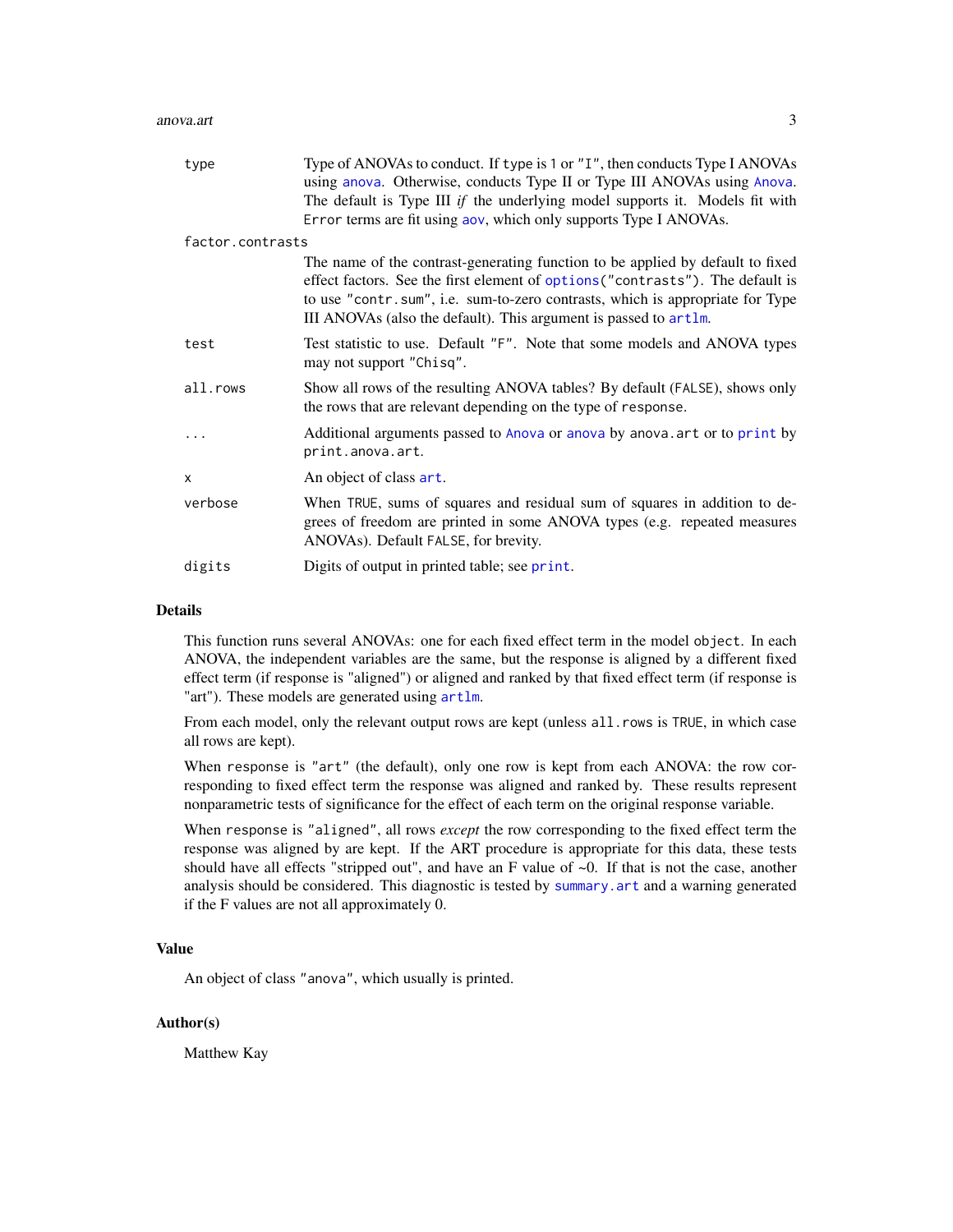# <span id="page-3-0"></span>References

Wobbrock, J. O., Findlater, L., Gergle, D., and Higgins, J. J. (2011). The aligned rank transform for nonparametric factorial analyses using only ANOVA procedures. *Proceedings of the ACM Conference on Human Factors in Computing Systems (CHI '11)*. Vancouver, British Columbia (May 7–12, 2011). New York: ACM Press, pp. 143–146. doi: [10.1145/1978942.1978963](https://doi.org/10.1145/1978942.1978963)

# See Also

See [art](#page-3-1) for an example. See also [summary.art](#page-17-1), [artlm](#page-9-1).

<span id="page-3-1"></span>art *Aligned Rank Transform*

#### Description

Apply the aligned rank transform to a factorial model (with optional grouping terms). Usually done in preparation for a nonparametric analyses of variance on models with numeric or ordinal responses, which can be done by following up with anova.art.

#### Usage

```
art(
  formula,
  data,
  rank.comparison.digits = -floor(log10(.Machine$double.eps^0.5)),
  check.errors.are.factors = TRUE
\mathcal{L}
```
# Arguments

| formula                | A factorial formula with optional grouping terms or error terms (but not both).                                                                                                                                                     |
|------------------------|-------------------------------------------------------------------------------------------------------------------------------------------------------------------------------------------------------------------------------------|
|                        | Should be a formula with a single response variable (left-hand side) and one or                                                                                                                                                     |
|                        | more terms with all interactions on the right-hand side, e.g. $y \sim x$ or $y \sim a * b * c$ or                                                                                                                                   |
|                        | $y \sim a + b + b$ : C. If you want to run a mixed effects ANOVA on the transformed                                                                                                                                                 |
|                        | data using lmer, you can include grouping terms, as in $y \sim a * b * c + (1 d)$ . If<br>you want to run a repeated measures ANOVA using aov, you can include error<br>terms, as in $y \sim a * b * c + Error(d)$ . See 'Details'. |
| data                   | An optional data frame containing the variables in the model.                                                                                                                                                                       |
| rank.comparison.digits |                                                                                                                                                                                                                                     |
|                        | The number of digits to round aligned responses to before ranking (to ensure                                                                                                                                                        |
|                        | ties are computed consistently). See the digits argument of round. The de-                                                                                                                                                          |
|                        | fault value is based on the default tolerance used for fuzzy comparison in                                                                                                                                                          |
|                        | all.equal.                                                                                                                                                                                                                          |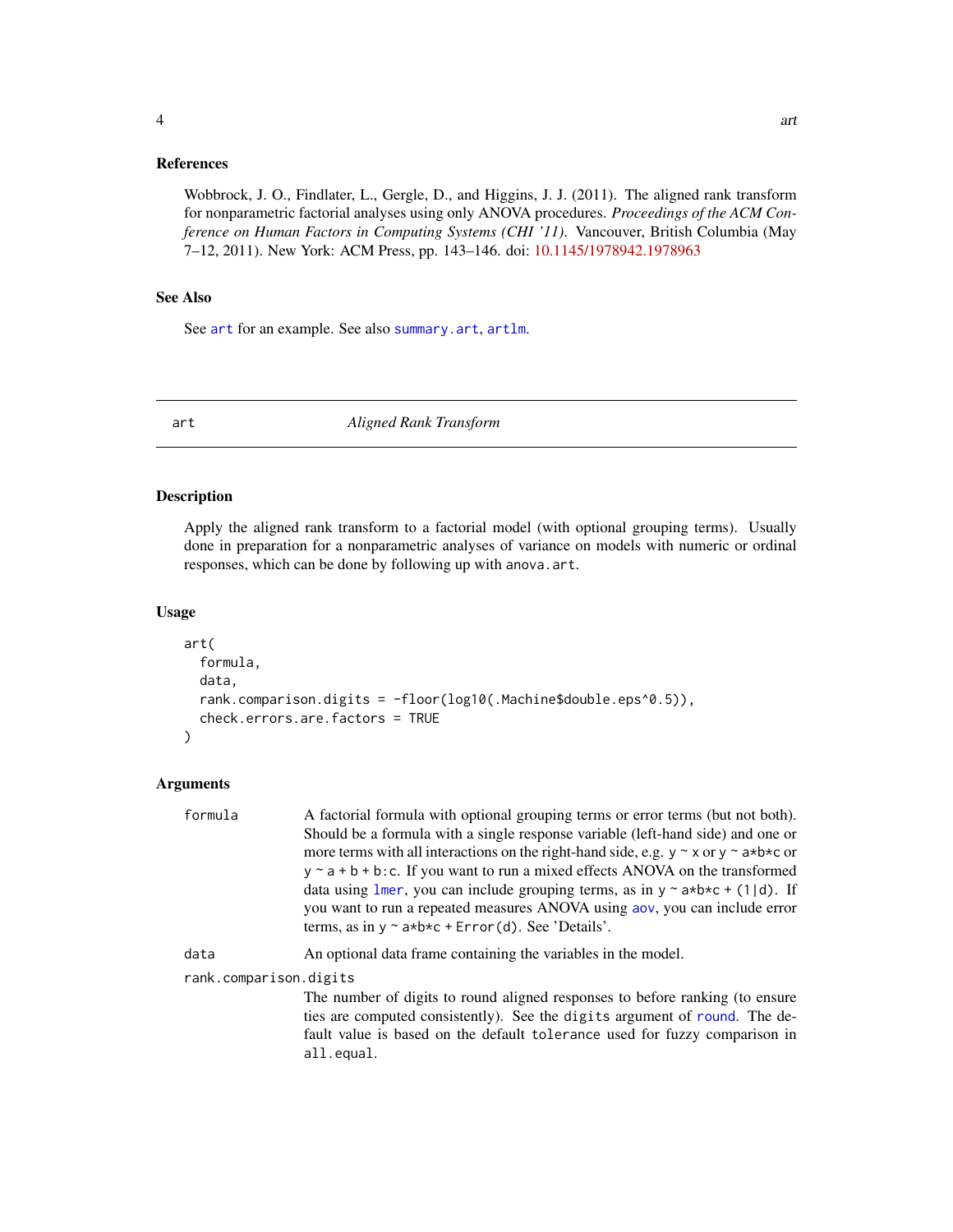<span id="page-4-0"></span>Should we check to ensure Error() terms are all factors? A common mistake involves coding a categorical variable as numeric and passing it to Error(), yielding incorrect results from [aov](#page-0-0). Disabling this check is not recommended unless you know what you are doing; the most common uses of Error() (e.g. in repeated measures designs) involve categorical variables (factors).

# Details

The aligned rank transform allows a nonparametric analysis of variance to be conducted on factorial models with fixed and random effects (or repeated measures) and numeric or ordinal responses. This is done by first aligning and ranking the fixed effects using this function, then conducting an analysis of variance on linear models built from the transformed data using [anova.art](#page-1-1) (see 'Examples'). The model specified using this function *must* include all interactions of fixed effects.

The formula should contain a single response variable (left-hand side) that can be numeric, an ordered factor, or logical. The right-hand side of the formula should contain one or more fixed effect factors, zero or more grouping terms, and zero or more error terms. Error terms and grouping terms cannot be used simultaneously. All possible interactions of the fixed effect terms must be included. For example,  $y \sim x$  and  $y \sim a*b*c$  and  $y \sim a+b+b$ : c are legal, but  $y \sim a+b$  is not, as it omits the interaction a:b. Grouping terms are specified as in [lmer](#page-0-0), e.g.  $y \sim a*b*c + (1|d)$  includes the random intercept term (1|d). Error terms are specified as in [aov](#page-0-0), e.g.  $y \sim a+b \times c + \text{Error}(d)$ . Grouping terms and error terms are not involved in the transformation, but are included in the model when ANOVAs are conducted, see [anova.art](#page-1-1).

For details on the transformation itself, see Wobbrock *et al.* (2011) or the ARTool website: [https:](https://depts.washington.edu/acelab/proj/art/) [//depts.washington.edu/acelab/proj/art/](https://depts.washington.edu/acelab/proj/art/).

#### Value

An object of class "art":

| call              | The call used to generate the transformed data.                                                                        |  |
|-------------------|------------------------------------------------------------------------------------------------------------------------|--|
| formula           | The formula used to generate the transformed data.                                                                     |  |
| cell.means        | A data frame of cell means for each fixed term and interaction on the right-hand<br>side of formula.                   |  |
| estimated.effects |                                                                                                                        |  |
|                   | A data frame of estimated effects for each fixed term and interaction on the<br>right-hand side of formula.            |  |
| residuals         | A vector of residuals (response - cell mean of highest-order interaction).                                             |  |
| aligned           | A data frame of aligned responses for each fixed term and interaction on the<br>right-hand side of formula.            |  |
| aligned.ranks     | A data frame of aligned and ranked responses for each fixed term and interaction<br>on the right-hand side of formula. |  |
| data              | The input data frame.                                                                                                  |  |
| n.grouping.terms  |                                                                                                                        |  |
|                   | The number of grouping variables in the input formula.                                                                 |  |

For a complete description of cell means, estimated effects, aligned ranks, etc., in the above output, see Wobbrock *et al.* (2011).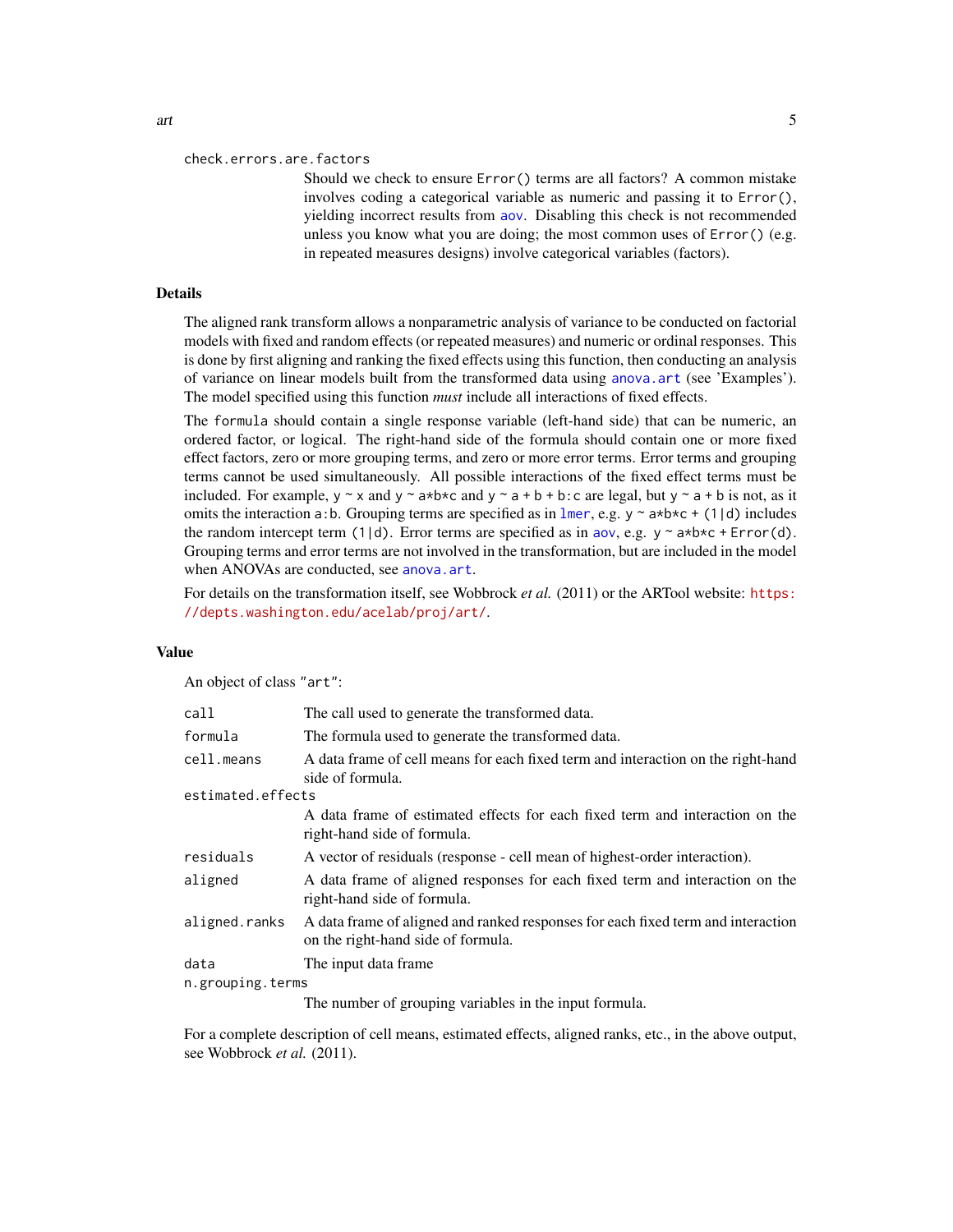# <span id="page-5-0"></span>Author(s)

Matthew Kay

#### **References**

Wobbrock, J. O., Findlater, L., Gergle, D., and Higgins, J. J. *ARTool*. [https://depts.washington.](https://depts.washington.edu/acelab/proj/art/) [edu/acelab/proj/art/](https://depts.washington.edu/acelab/proj/art/).

Wobbrock, J. O., Findlater, L., Gergle, D., and Higgins, J. J. (2011). The aligned rank transform for nonparametric factorial analyses using only ANOVA procedures. *Proceedings of the ACM Conference on Human Factors in Computing Systems (CHI '11)*. Vancouver, British Columbia (May 7–12, 2011). New York: ACM Press, pp. 143–146. doi: [10.1145/1978942.1978963](https://doi.org/10.1145/1978942.1978963)

#### See Also

[summary.art](#page-17-1), [anova.art](#page-1-1), [artlm](#page-9-1), [artlm.con](#page-10-1), [art.con](#page-6-1).

### Examples

```
data(Higgins1990Table5, package = "ARTool")
```

```
## perform aligned rank transform
m <- art(DryMatter ~ Moisture*Fertilizer + (1|Tray), data=Higgins1990Table5)
```
## see summary data to ensure aligned rank transform is appropriate for this data summary(m) ## looks good (aligned effects sum to 0 and F values on aligned responses ## not of interest are all ~0)

```
## we can always look at the anova of aligned data if we want more detail
## to assess the appropriateness of ART. F values in this anova should all
## be approx 0.
anova(m, response="aligned")
```
## then we can run an anova on the ART responses (equivalent to anova(m, response="art")) anova(m)

```
## if we want contrast tests, we can use art.con():
## Ex 1: pairwise contrasts on Moisture:
art.con(m, "Moisture")
## Ex 2: pairwise contrasts on Moisture:Fertilizer:
art.con(m, "Moisture:Fertilizer")
## Ex 3: difference-of-difference tests on the Moisture:Fertilizer interaction:
art.con(m, "Moisture:Fertilizer", interaction = TRUE)
```

```
## The above three examples with art.con() can be constructed manually as well.
## art.con() extracts the appropriate linear model and conducts contrasts
## using emmeans(). If we want to use a specific method for post-hoc tests
## other than emmeans(), artlm.con(m, term) returns the linear model for the
```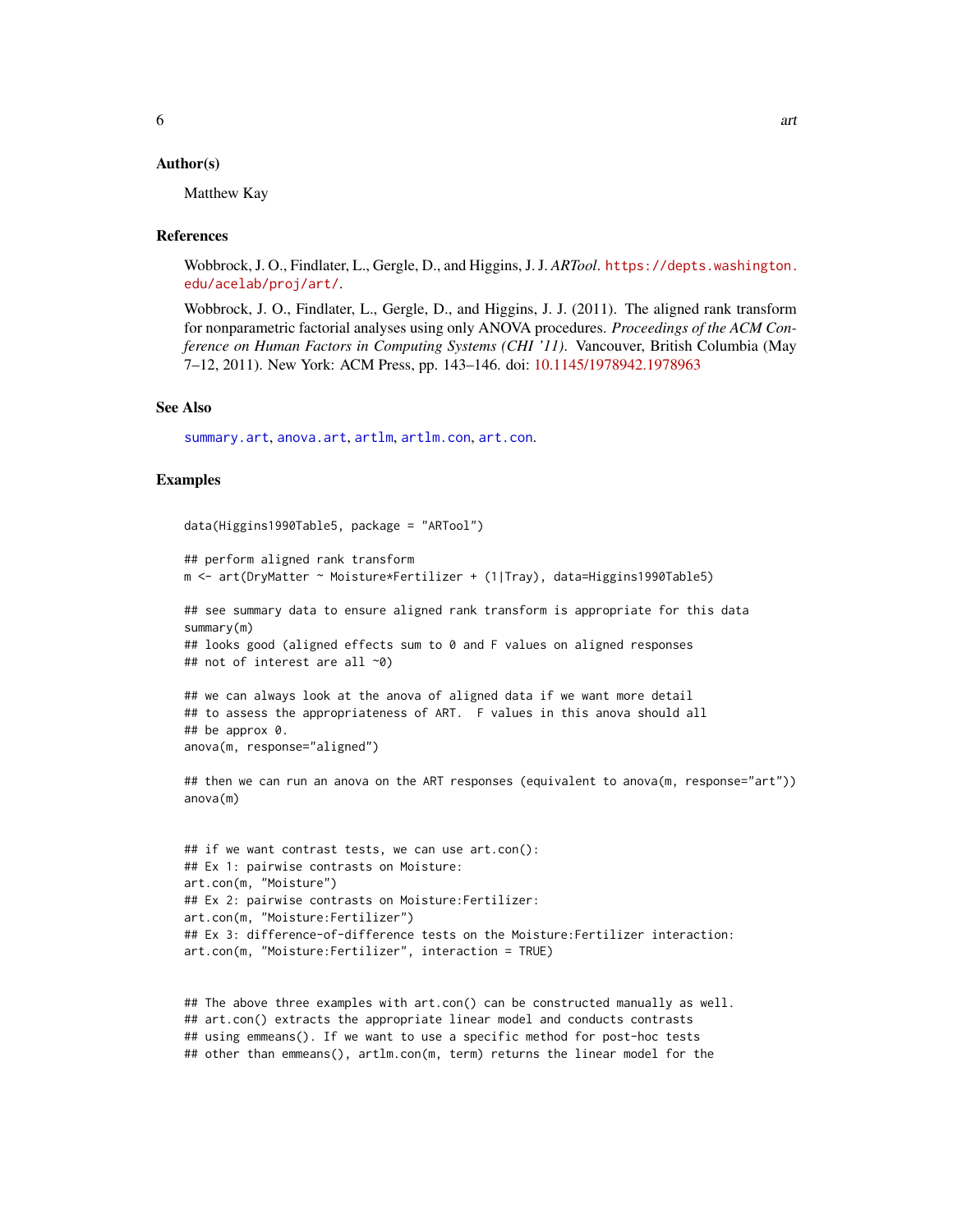#### <span id="page-6-0"></span>art.con 7

```
## specified term which we can then examine using our preferred method
## (emmeans, glht, etc). The equivalent calls for the above examples are:
library(emmeans)
## Ex 1: pairwise contrasts on Moisture:
contrast(emmeans(artlm.con(m, "Moisture"), pairwise ~ Moisture))
## Ex 2: pairwise contrasts on Moisture:Fertilizer:
## See artlm.con() documentation for more details on the syntax, specifically
## the formula passed to emmeans.
contrast(emmeans(artlm.con(m, "Moisture:Fertilizer"), pairwise ~ MoistureFertilizer))
## Ex 3: difference-of-difference tests on the Moisture:Fertilizer interaction:
## Note the use of artlm() instead of artlm.con()
contrast(
 emmeans(artlm(m, "Moisture:Fertilizer"), ~ Moisture:Fertilizer),
 method = "pairwise", interaction = TRUE
\mathcal{L}## For a more in-depth explanation and example of contrasts with art and
## differences between interaction types, see vignette("art-contrasts")
```
#### <span id="page-6-1"></span>art.con *Aligned Ranked Transform Contrasts*

#### Description

Conduct contrast tests following an Aligned Ranked Transform (ART) ANOVA ([anova.art](#page-1-1)). Conducts contrasts on [art](#page-3-1) models using aligned-and-ranked linear models using the ART (Wobbrock et al. 2011) or ART-C (Elkin et al. 2021) alignment procedure, as appropriate to the requested contrast.

#### Usage

```
art.con(
  m,
  formula,
  response = "art",
  factor.contrasts = "contr.sum",
 method = "pairwise",
  interaction = FALSE,
  adjust,
  ...
)
```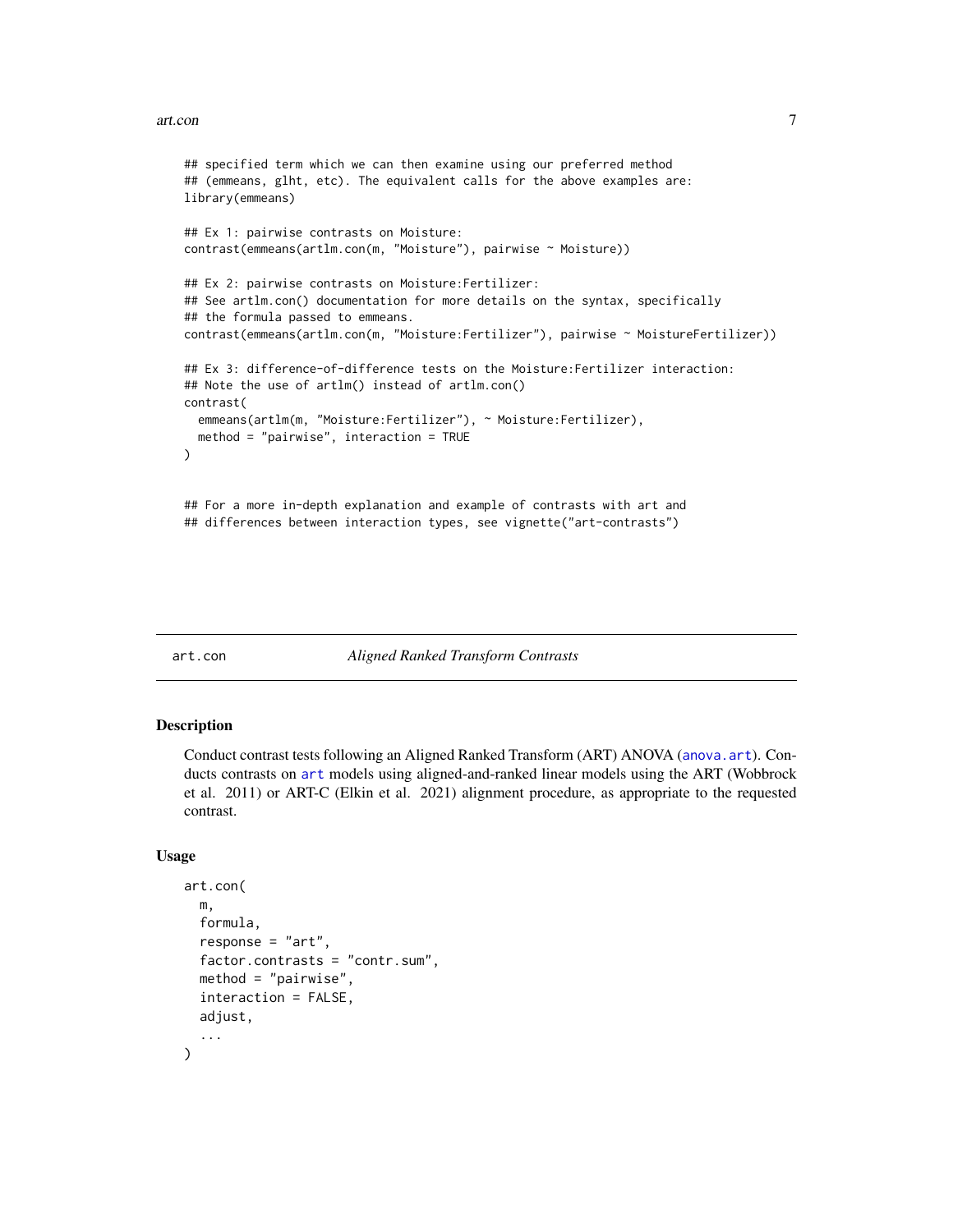### <span id="page-7-0"></span>**Arguments**

| m                | An object of class art.                                                                                                                                                                                                                                                                                                                                                                             |
|------------------|-----------------------------------------------------------------------------------------------------------------------------------------------------------------------------------------------------------------------------------------------------------------------------------------------------------------------------------------------------------------------------------------------------|
| formula          | Either a character vector or a formula specifying the fixed effects whose levels<br>will be compared. See "Formula" section below.                                                                                                                                                                                                                                                                  |
| response         | Which response to use: the aligned response ("aligned") or the aligned-and-<br>ranked response ("art"). Default is "art". This argument is passed to artlm.con<br>(when interaction = $FALSE$ ) or $artlm$ (when interaction = $TRUE$ ).                                                                                                                                                            |
| factor.contrasts |                                                                                                                                                                                                                                                                                                                                                                                                     |
|                  | The name of the contrast-generating function to be applied by default to fixed<br>effect factors. Sets the the first element of options ("contrasts") for the du-<br>ration of this function. The default is to use "contr.sum", i.e. sum-to-zero<br>contrasts, which is appropriate for Type III ANOVAs (the default ANOVA type<br>for anova. art). This argument is passed to artlm. con / artlm. |
| method           | Contrast method argument passed to contrast. Note: the default is "pairwise"<br>even though the default for the contrast function is "eff".                                                                                                                                                                                                                                                         |
| interaction      | Logical value. If FALSE (the default), conducts contrasts using the ART-C proce-<br>dure and artlm.con. If TRUE, conducts difference-of-difference contrasts using<br>a model returned by artlm. See the "Interaction Contrasts" section in contrast.                                                                                                                                               |
| adjust           | Character: adjustment method (e.g., "bonferroni") passed to contrast. If not<br>provided, contrast will use its default ("tukey" at the time of publication). All<br>available options are listed in summary.emmGrid in the "P-value adjustments"<br>section.                                                                                                                                       |
| $\cdots$         | Additional arguments passed to 1m or 1mer.                                                                                                                                                                                                                                                                                                                                                          |

#### Details

An [art](#page-3-1) model m stores the formula and data that were passed to [art](#page-3-1) when m was created. Depending on the requested contrast type, this function either extracts the linear model from m needed to perform that contrast or creates a new linear model on data aligned-and-ranked using the ART-C procedure, then conducts the contrasts specified in parameter formula.

Internally, this function uses [artlm.con](#page-10-1) (when interaction = FALSE) or [artlm](#page-9-1) (when interaction = TRUE) to get the linear model necessary for the requested contrast, computes estimated marginal means on the linear model using [emmeans](#page-0-0), and conducts [contrast](#page-0-0)s using contrast.

#### Value

An object of class emmGrid. See [contrast](#page-0-0) for details.

# Formula

Contrasts compare combinations of levels from multiple factors. The formula parameter indicates which factors are involved. Two formats are accepted:  $(1)$  a character vector as used in  $artlm$ and  $artlm.com$ , with factors separated by ": "; or (2) a formula as used in [emmeans](#page-0-0), with factors separated by \*. For example, contrasts comparing combinations of levels of factors *X1* and *X2* can be expressed as "X1:X2" (character vector) or as ~ X1\*X2 (formula).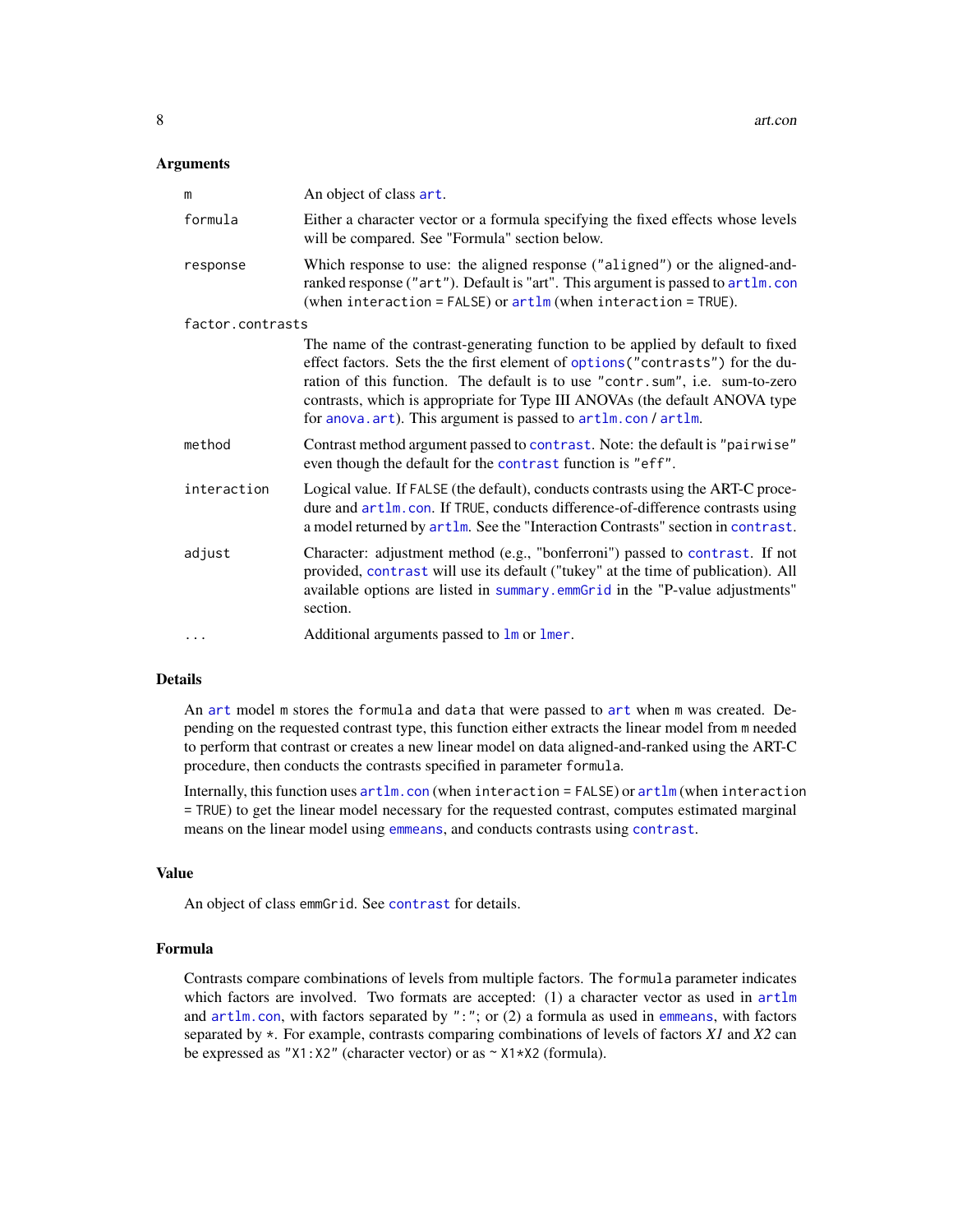#### art.con 9

#### Author(s)

Lisa A. Elkin, Matthew Kay, Jacob O. Wobbrock

#### References

Elkin, L. A., Kay, M, Higgins, J. J., and Wobbrock, J. O. (2021). An aligned rank transform procedure for multifactor contrast tests. *Proceedings of the ACM Symposium on User Interface Software and Technology (UIST '21)*. Virtual Event (October 10–14, 2021). New York: ACM Press, pp. 754–768. doi: [10.1145/3472749.3474784](https://doi.org/10.1145/3472749.3474784)

Wobbrock, J. O., Findlater, L., Gergle, D., and Higgins, J. J. (2011). The aligned rank transform for nonparametric factorial analyses using only ANOVA procedures. *Proceedings of the ACM Conference on Human Factors in Computing Systems (CHI '11)*. Vancouver, British Columbia (May 7–12, 2011). New York: ACM Press, pp. 143–146. doi: [10.1145/1978942.1978963](https://doi.org/10.1145/1978942.1978963)

# Examples

```
data(Higgins1990Table5, package = "ARTool")
```

```
library(dplyr)
```

```
## Perform aligned rank transform
m <- art(DryMatter ~ Moisture*Fertilizer + (1|Tray), data=Higgins1990Table5)
## In a some workflows, contrast tests using ART-C would follow a
## significant omnibus effect found by running an anova on the ART responses
## (equivalent to anova(m, response="art")).
## If conducting planned contrasts, this step can be skipped.
anova(m)
## We can conduct contrasts comparing levels of Moisture using the ART-C procedure.
## If conducting contrasts as a post hoc test, this would follow a significant effect
## of Moisture on DryMatter.
## Using a character vector
art.con(m, "Moisture")
## Or using a formula
art.con(m, ~ Moisture)
## Note: Since the ART-C procedure is mathematically equivalent to the ART procedure
## in the single-factor case, this is the same as
## emmeans(artlm(m, "Moisture"), pairwise ~ Moisture)
## art.con() returns an emmGrid object, which does not print asterisks
## beside "significant" tests (p < 0.05). If you wish to add stars beside
## tests of a particular significant level, you can always do that to the
## data frame returned by the summary() method of emmGrid. For example:
art.con(m, ~ Moisture) %>%
 summary() %>%
 mutate(sig = ifelse(p.value < 0.05, "*", ""))
```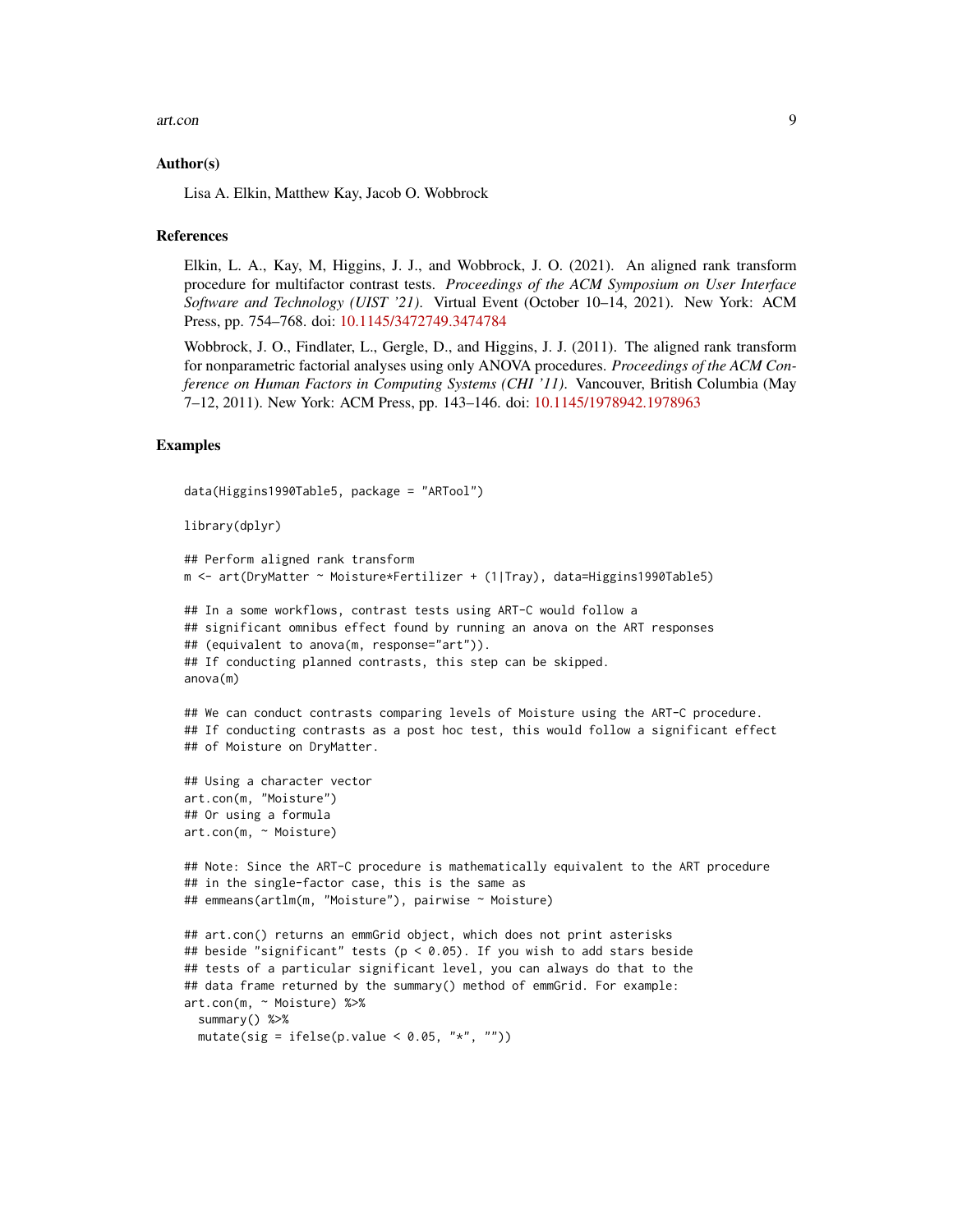```
## Or a more complex example:
art.con(m, ~ Moisture) %>%
 summary() %>%
 mutate(sig = symnum(p.value, corr = FALSE, na = FALSE,
   cutpoints = c(0, 0.001, 0.01, 0.05, 0.1, 1),
   symbols = c("***", "**", "*", "..", " "")))
## We can conduct contrasts comparing combinations of levels
## of Moisture and Fertilizer using the ART-C procedure.
## If conducting contrasts as a post hoc test, this would follow
## a significant Moisture:Fertlizer interaction effect on Drymatter.
## Using a character vector for formula
art.con(m, "Moisture:Fertilizer")
## Using a formula
art.con(m, ~ Moisture*Fertilizer)
## We can also conduct interaction contrasts (comparing differences of differences)
art.con(m, "Moisture:Fertilizer", interaction = TRUE)
## For more examples, see vignette("art-contrasts")
```
<span id="page-9-1"></span>

#### artlm *Per-Term Linear Model from Aligned Rank Transformed Data*

# Description

Build a linear model for ART data with response aligned or aligned and ranked by the specified term from the model.

#### Usage

```
artlm(
 m,
  term,
  response = c("art", "aligned"),
  factor.contrasts = "contr.sum",
  ...
)
```
#### Arguments

|      | An object of class art.                                                           |
|------|-----------------------------------------------------------------------------------|
| term | A character vector indicating the effect term in the transformed data in m to use |
|      | as the aligned or art response.                                                   |

<span id="page-9-0"></span>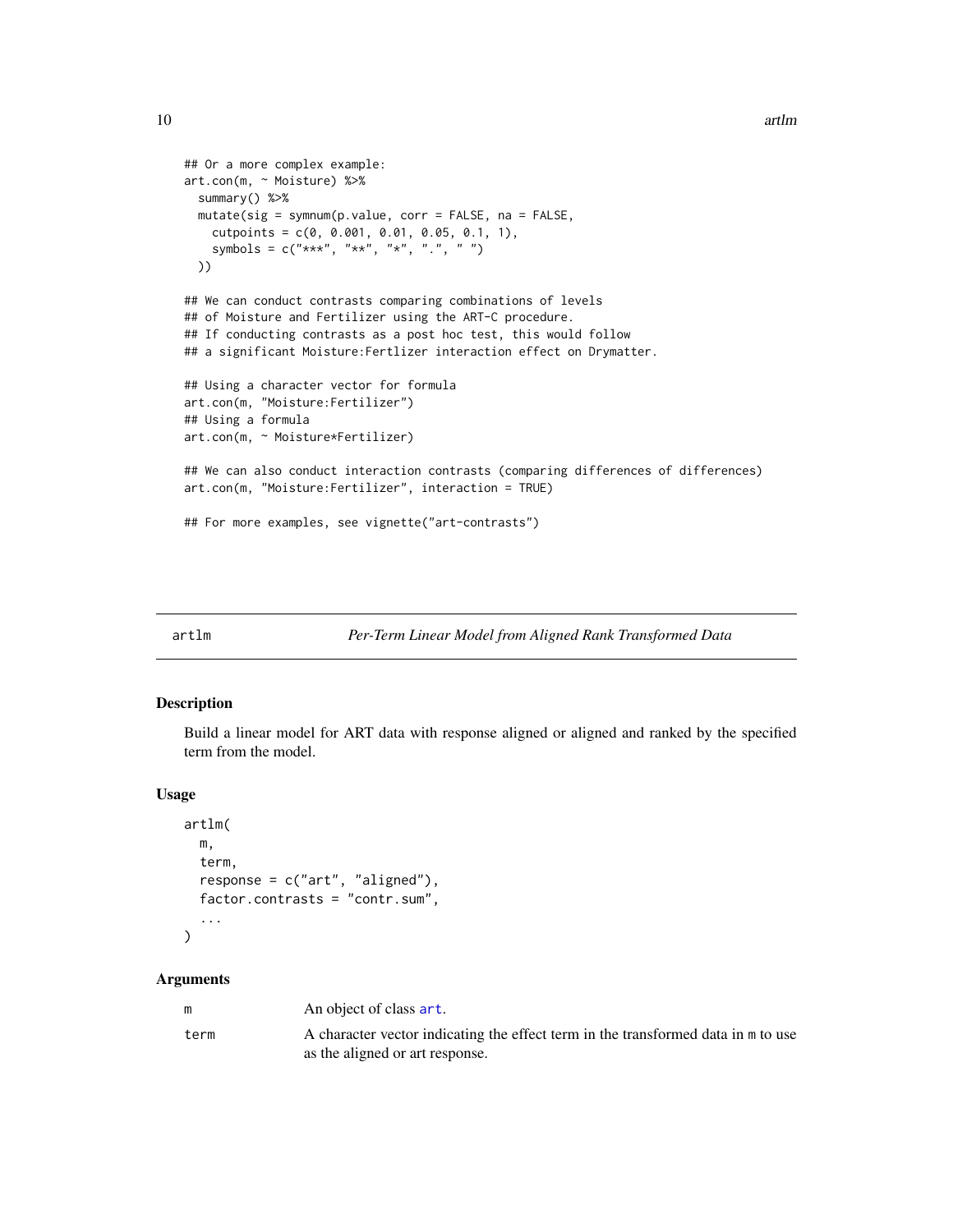#### <span id="page-10-0"></span>artlm.con 11

| response         | Which response to use: the aligned response ("aligned") or the aligned and<br>ranked ("art") response.                                                                                                                                                                                                                                              |
|------------------|-----------------------------------------------------------------------------------------------------------------------------------------------------------------------------------------------------------------------------------------------------------------------------------------------------------------------------------------------------|
| factor.contrasts |                                                                                                                                                                                                                                                                                                                                                     |
|                  | The name of the contrast-generating function to be applied by default to fixed<br>effect factors. Sets the the first element of options ("contrasts") for the du-<br>ration of this function. The default is to use "contr.sum", i.e. sum-to-zero<br>contrasts, which is appropriate for Type III ANOVAs (the default ANOVA type<br>for anova.art). |
| $\ddotsc$        | Additional arguments passed to 1m or 1mer.                                                                                                                                                                                                                                                                                                          |

# Details

This function is used primarily for post-hoc tests. To run an ANOVA, it does not need to be called directly; instead, use [anova.art](#page-1-1), which calls this function as needed.

# Value

An object of class [lm](#page-0-0) if formula(m) does not contain grouping or error terms, an object of class [merMod](#page-0-0) (i.e. a model fit by [lmer](#page-0-0)) if it contains grouping terms, or an object of class aovlist (i.e. a model fit by [aov](#page-0-0)) if it contains error terms.

# Author(s)

Matthew Kay

# See Also

See [art](#page-3-1) for an example. See also [anova.art](#page-1-1), which makes use of this function.

<span id="page-10-1"></span>artlm.con *Per-Term Linear Model on Data Aligned-and-Ranked with ART-C*

# Description

Given an [art](#page-3-1) model, build a linear model from data aligned or aligned-and-ranked with ART-C alignment procedure by the specified term in the model.

#### Usage

```
artlm.com(m, term, response = "art", factor. contrasts = "contr.sum", ...)
```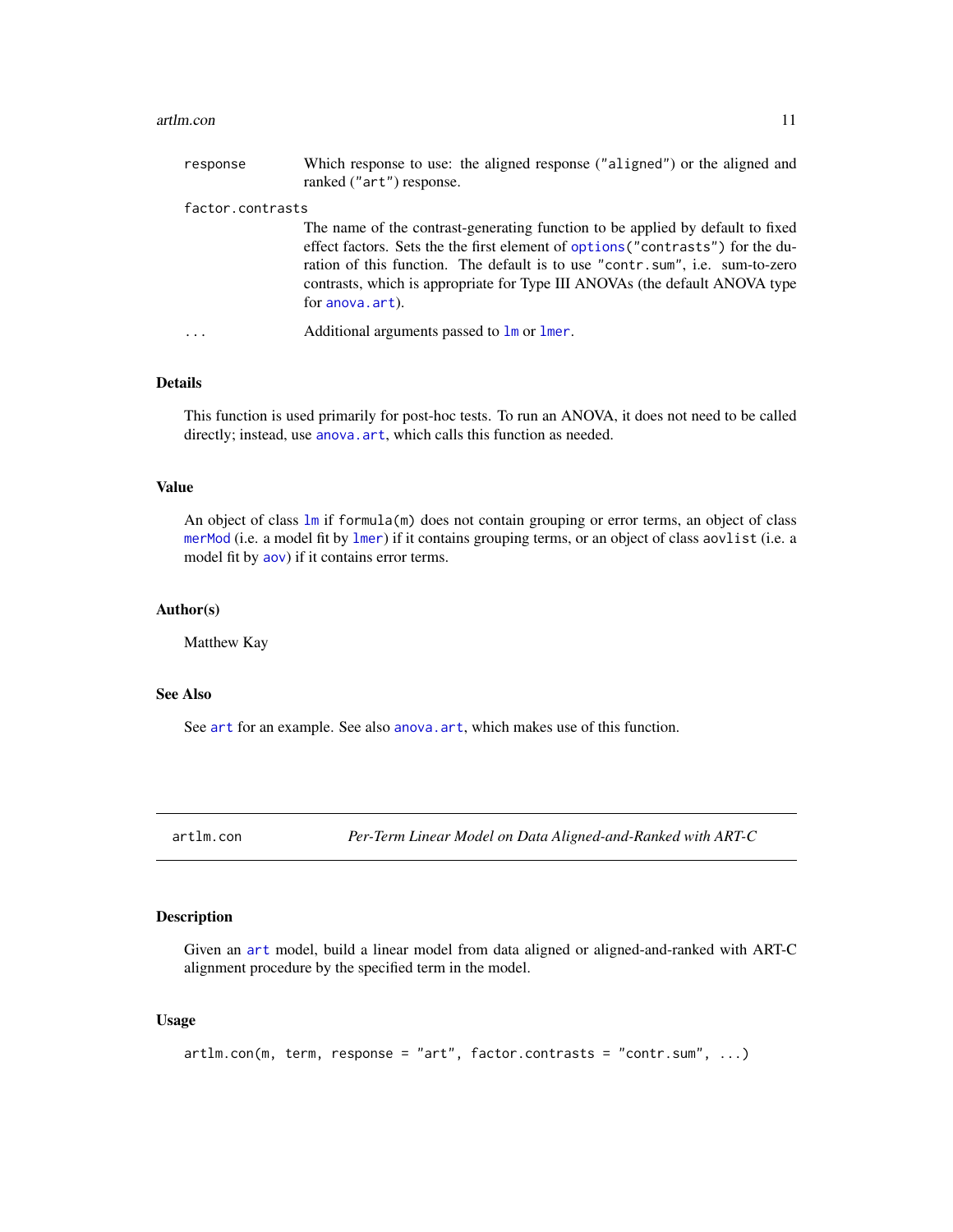#### <span id="page-11-0"></span>**Arguments**

| m                | An object of class art.                                                                                                                                                                                                                                                                                                                              |
|------------------|------------------------------------------------------------------------------------------------------------------------------------------------------------------------------------------------------------------------------------------------------------------------------------------------------------------------------------------------------|
| term             | A character vector indicating the effect term in the transformed data in m to use<br>as the aligned or art response.                                                                                                                                                                                                                                 |
| response         | Which response to use: the aligned (with ART-C) response ("aligned") or the<br>aligned and ranked (with ART-C) response ("art").                                                                                                                                                                                                                     |
| factor.contrasts |                                                                                                                                                                                                                                                                                                                                                      |
|                  | The name of the contrast-generating function to be applied by default to fixed<br>effect factors. Sets the the first element of options ("contrasts") for the du-<br>ration of this function. The default is to use "contr. sum", i.e. sum-to-zero<br>contrasts, which is appropriate for Type III ANOVAs (the default ANOVA type<br>for anova.art). |
| $\ddotsc$        | Additional arguments passed to 1m or 1mer.                                                                                                                                                                                                                                                                                                           |

# Details

This function is used internally by [art.con](#page-6-1) to construct linear models for contrasts using the ART-C procedure (Elkin et al. 2021). It is typically not necessary to use this function directly to conduct contrasts using the ART-C procedure, you can use [art.con](#page-6-1) instead, which will ensure that the correct model and contrast test is run. However, should you wish to use the ART-C procedure with a different contrast test than provided by  $art.com$ , you may with to use this function.

Internally, the ART-C procedure concatenates the variables specified in term, and then removes the originals. When specifying the effect terms on which to conduct contrasts, use the concatenation of the effects specified in term instead of the original variables. This is demonstrated in the example below.

### Value

An object of class [lm](#page-0-0) if formula(m) does not contain grouping or error terms, an object of class [merMod](#page-0-0) (i.e. a model fit by [lmer](#page-0-0)) if it does contain grouping terms, or an object of class aovlist (i.e. a model fit by [aov](#page-0-0)) if it contains error terms.

#### Author(s)

Lisa A. Elkin

# References

Elkin, L. A., Kay, M, Higgins, J. J., and Wobbrock, J. O. (2021). An aligned rank transform procedure for multifactor contrast tests. *Proceedings of the ACM Symposium on User Interface Software and Technology (UIST '21)*. Virtual Event (October 10–14, 2021). New York: ACM Press, pp. 754–768. doi: [10.1145/3472749.3474784](https://doi.org/10.1145/3472749.3474784)

# See Also

See also [art.con](#page-6-1), which makes use of this function.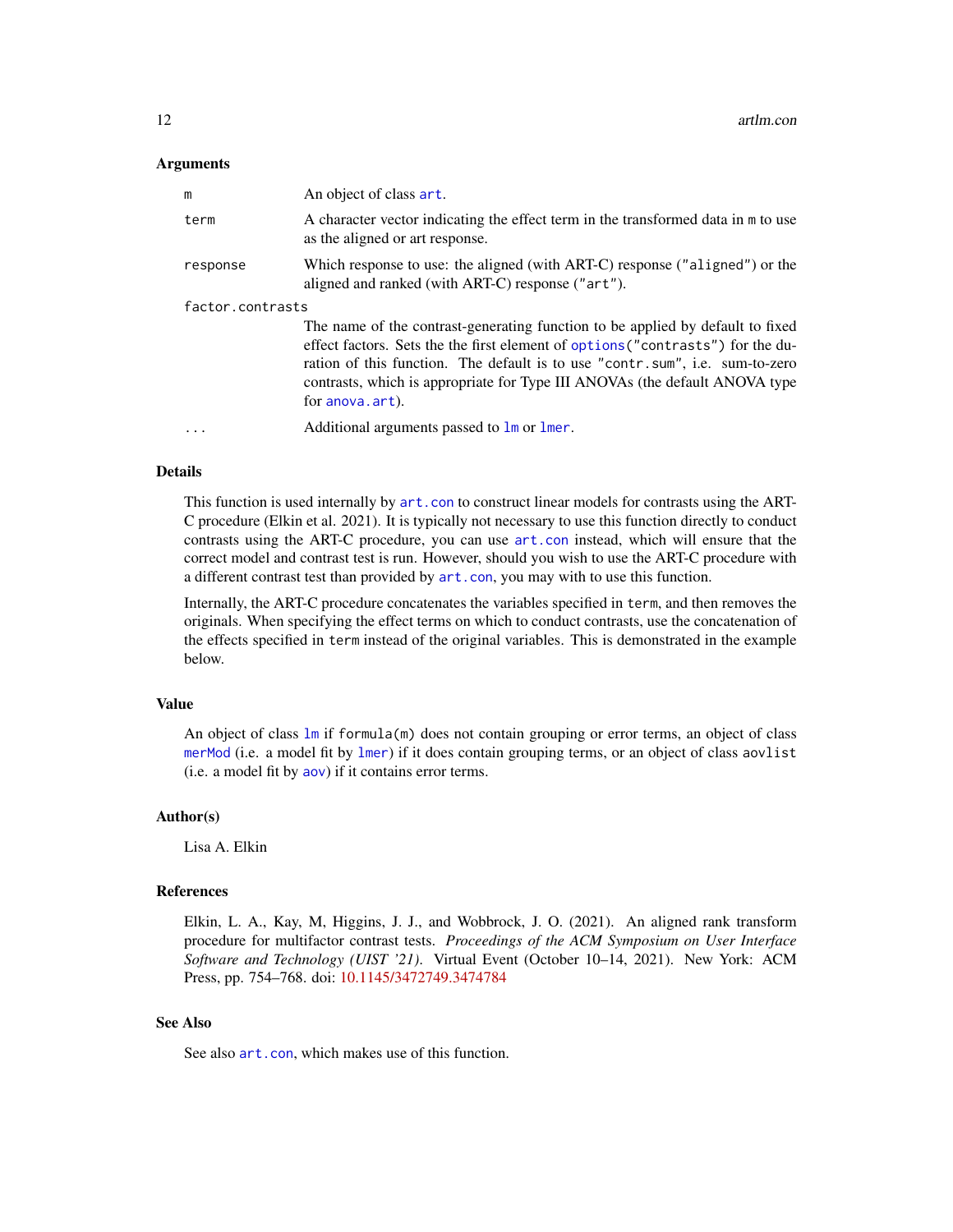#### <span id="page-12-0"></span>ElkinAB 13

# Examples

```
data(Higgins1990Table5, package = "ARTool")
## create an art model
m <- art(DryMatter ~ Moisture*Fertilizer + (1|Tray), data=Higgins1990Table5)
## use emmeans to conduct pairwise contrasts on "Moisture"
library(emmeans)
contrast(emmeans(artlm.con(m, "Moisture"), pairwise ~ Moisture))
## use emmeans to conduct pairwise contrasts on "Moisture:Fertilizer"
## N.B. internally, artlm.con concatenates the factors Moisture and Fertilizer
## to create MoistureFertilizer. If you try to use any of Moisture, Fertilizer,
## Moisture:Fertilizer, or Moisture*Fertilizer in the RHS of the formula
## passed to emmeans, you will get an error because the factors Moisture and Fertilizer
## do not exist in the model returned by artlm.con.
contrast(emmeans(artlm.con(m, "Moisture:Fertilizer"), pairwise ~ MoistureFertilizer))
## Note: art.con uses emmeans internally, and the above examples are equivalent to
## the following calls to art.con, which is the recommended approach as it will
## ensure the model selected and the contrasts extracted from emmeans match.
art.con(m, "Moisture")
```
art.con(m, "Moisture:Fertilizer")

ElkinAB *Synthetic 2x2 Within-Subjects Experiment*

### **Description**

Synthetic data from an experiment with two within-subjects factors (A and B) having two levels each.

# Format

A data frame with 32 observations on the following 4 variables.

- S a factor representing subjects with levels "s1" .. "s8"
- A a factor with levels "a1" "a2"
- B a factor with levels "b1" "b2"
- Y a numeric vector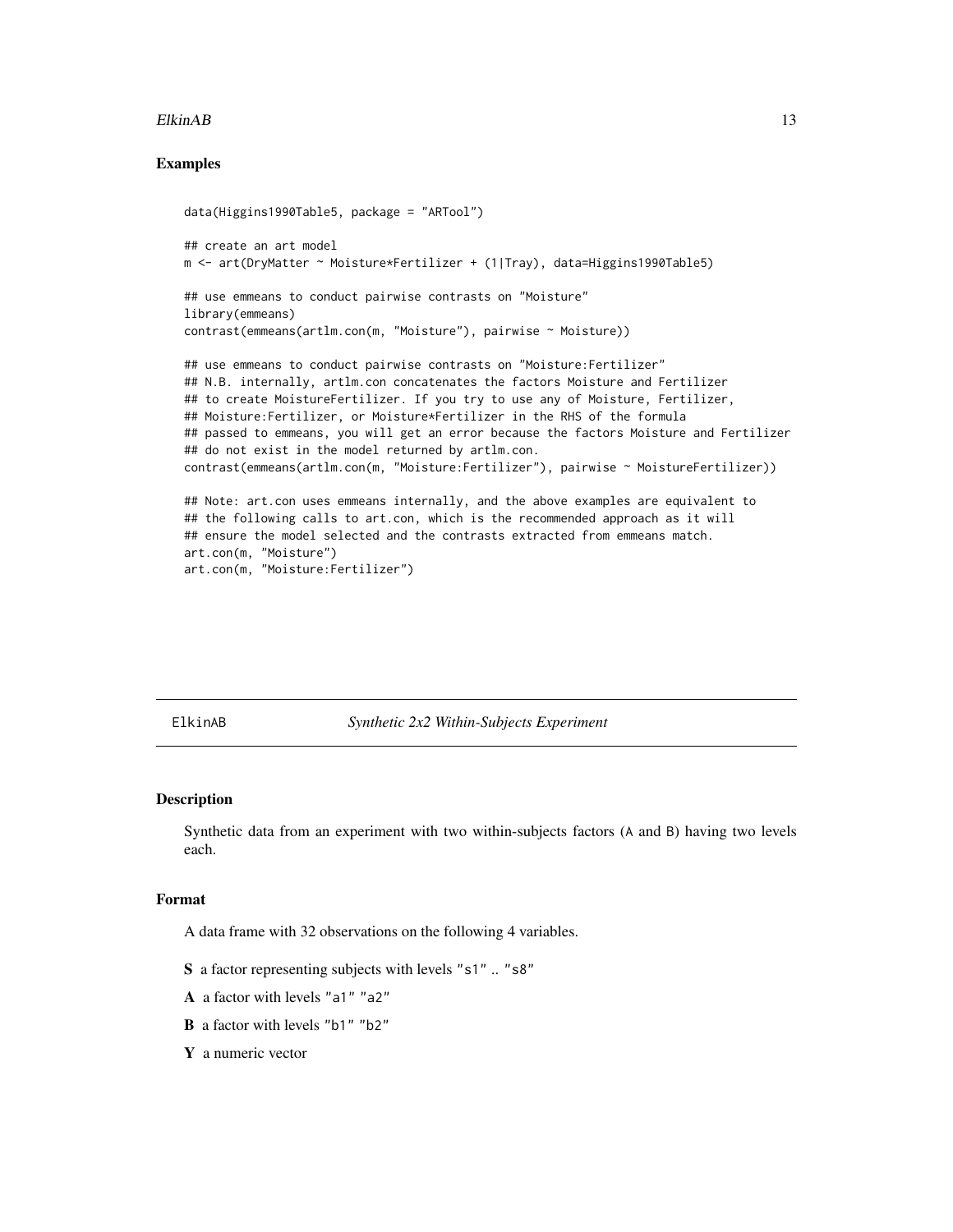### Source

Elkin, L. A., Kay, M, Higgins, J. J., and Wobbrock, J. O. (2021). An aligned rank transform procedure for multifactor contrast tests. *Proceedings of the ACM Symposium on User Interface Software and Technology (UIST '21)*. Virtual Event (October 10–14, 2021). New York: ACM Press, pp. 754–768. doi: [10.1145/3472749.3474784](https://doi.org/10.1145/3472749.3474784)

# Examples

```
data(ElkinAB, package = "ARTool")
## run contrast using the ART-C procedure on the data.
m \le -arct(Y \sim AxB + (1|S), data = ElkinAB)art.con(m, "A:B")
```
ElkinABC *Synthetic 2x2x2 Within-Subjects Experiment*

#### Description

Synthetic data from an experiment with three within-subjects factors (A, B, and C) having two levels each.

# Format

A data frame with 64 observations on the following 5 variables.

S a factor representing subjects with levels "s1" .. "s8"

- A a factor with levels "a1" "a2"
- B a factor with levels "b1" "b2"
- C a factor with levels "c1" "c2"
- Y a numeric vector

#### Source

Elkin, L. A., Kay, M, Higgins, J. J., and Wobbrock, J. O. (2021). An aligned rank transform procedure for multifactor contrast tests. *Proceedings of the ACM Symposium on User Interface Software and Technology (UIST '21)*. Virtual Event (October 10–14, 2021). New York: ACM Press, pp. 754–768. doi: [10.1145/3472749.3474784](https://doi.org/10.1145/3472749.3474784)

<span id="page-13-0"></span>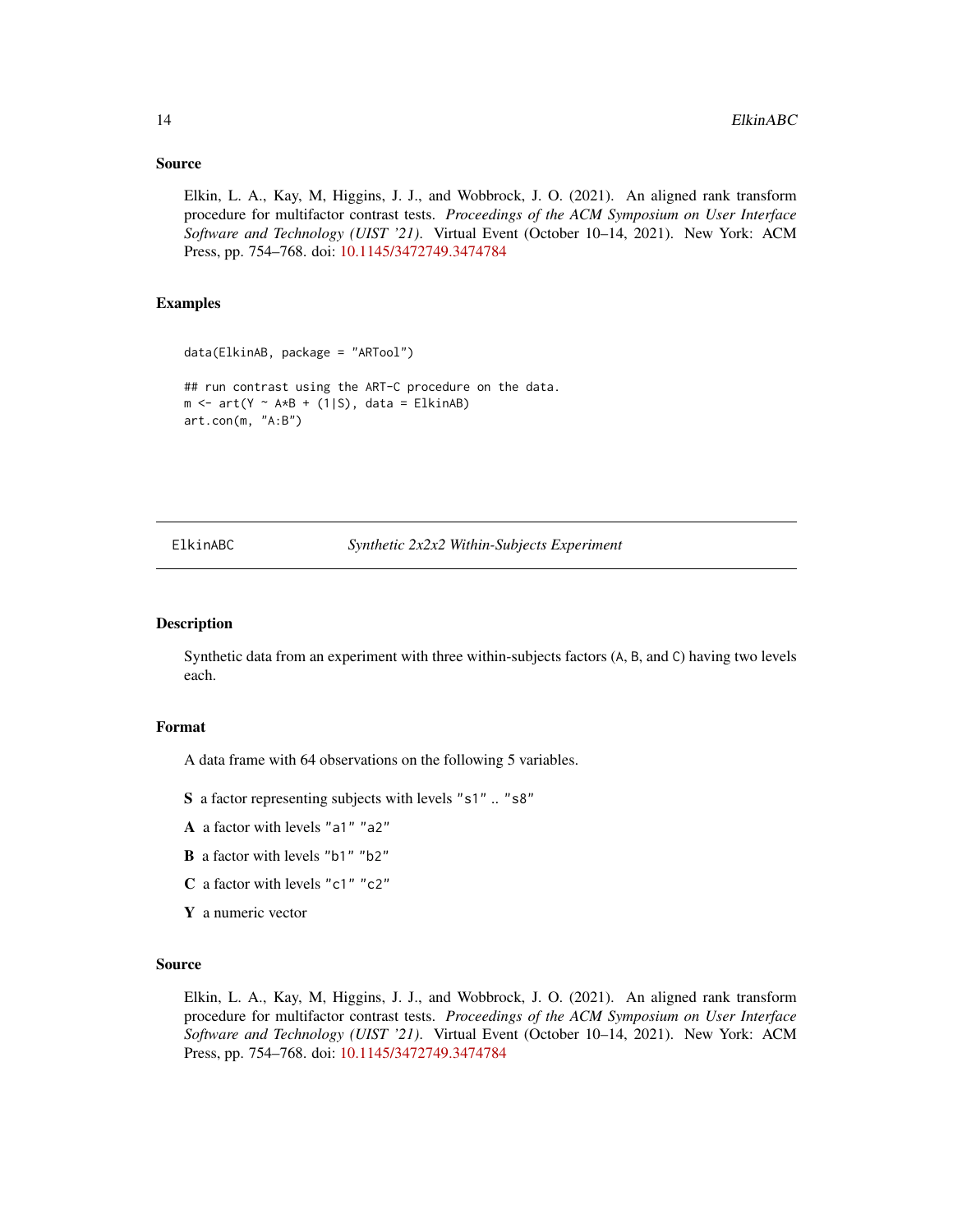# <span id="page-14-0"></span>Higgins1990Table1 15

# Examples

```
data(ElkinABC, package = "ARTool")
## run contrast using the ART-C procedure on the data.
m \le -arct(Y - A*B*C + (1|S), data = ElkinABC)
art.con(m, "A:B:C")
```
Higgins1990Table1 *Synthetic 3x3 Factorial Randomized Experiment*

#### Description

Synthetic data from a balanced 3x3 factorial experiment with main effects, no interaction, and independent and identically distributed (i.i.d.) Normal errors.

#### Format

A data frame with 36 observations on the following 4 variables.

Subject a factor with levels "s1" .. "s36"

Row a factor with levels "r1" .. "r3"

Column a factor with levels "c1" .. "c3"

Response a numeric vector

#### Source

Higgins, J. J., Blair, R. C. and Tashtoush, S. (1990). The aligned rank transform procedure. *Proceedings of the Conference on Applied Statistics in Agriculture*. Manhattan, Kansas: Kansas State University, pp. 185-195.

#### See Also

[art](#page-3-1), [anova.art](#page-1-1).

# Examples

```
data(Higgins1990Table1, package = "ARTool")
```
## run aligned-rank transform and ANOVA on the data ## Note: because there is only one observation per Subject ## in this dataset, we do not need to include Subject as ## a grouping term in this formula. Indeed, if we did, ## lmer would complain when we attempt the ANOVA. m <- art(Response ~ Row\*Column, data=Higgins1990Table1) anova(m)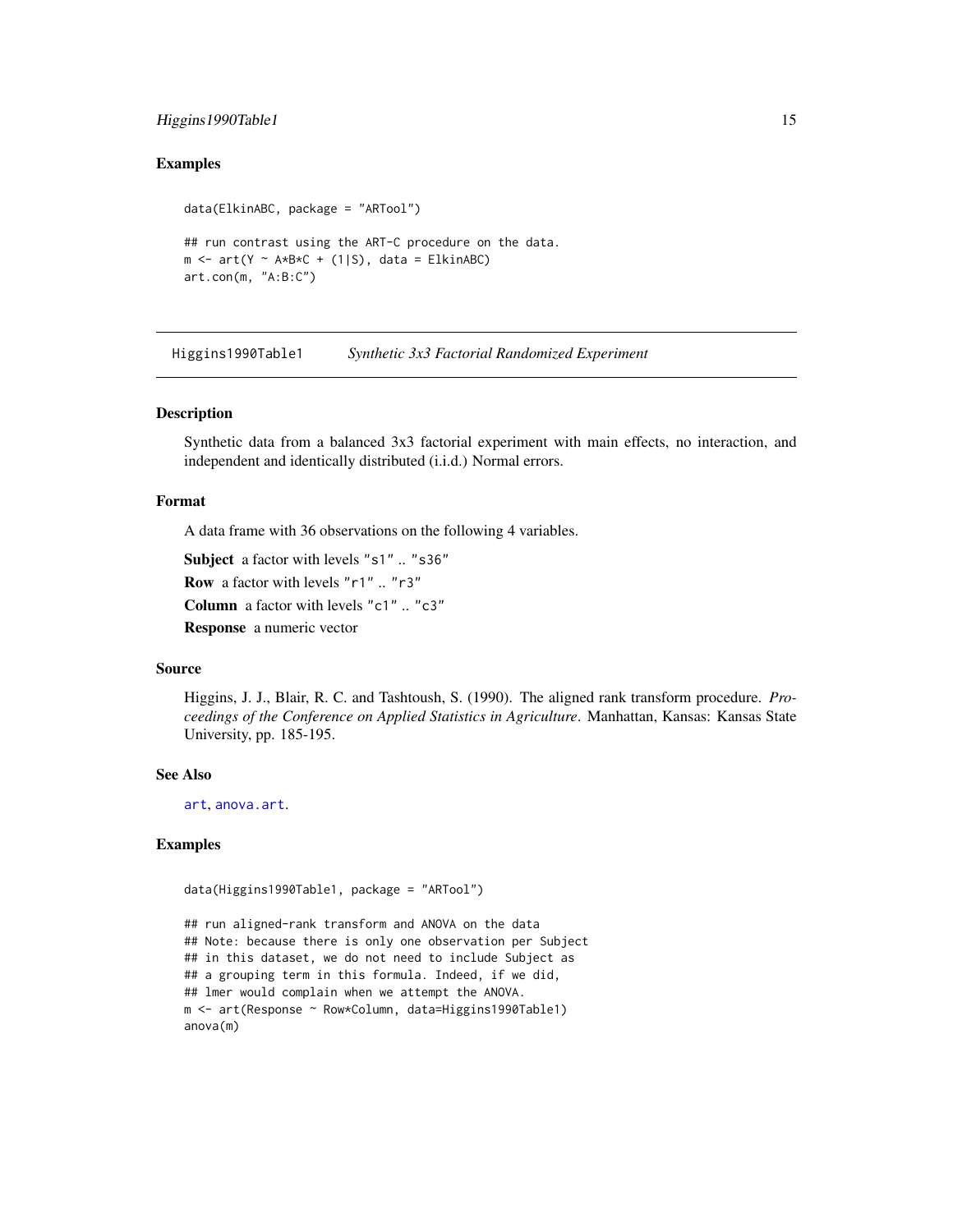<span id="page-15-0"></span>Higgins1990Table5 *Split-plot Experiment Examining Effect of Moisture and Fertilizer on Dry Matter in Peat Pots*

# Description

This dataset comes from a split-plot experiment examining Trays of 4 peat pots each. Moisture was varied between Trays (i.e. it was the whole-plot treatment) and Fertilizer was varied within Trays (i.e. it was the sub-plot treatment). The outcome measure was DryMatter.

# Format

A data frame with 48 observations on the following 4 variables.

Tray a factor with levels "t1" .. "t12" Moisture a factor with levels "m1" .. "m4"

Fertilizer a factor with levels "f1" .. "f4"

DryMatter a numeric vector

### Details

This dataset, originally from Milliken & Johnson (1984), is reproduced here from Higgins *et al.* (1990).

#### Source

Milliken, G.A., Johnson, D.E. (1984). *Analysis of Messy Data Vol I: Designed Experiments*. Van Nostrand Reinhold Company, New York.

# References

Higgins, J. J., Blair, R. C. and Tashtoush, S. (1990). The aligned rank transform procedure. *Proceedings of the Conference on Applied Statistics in Agriculture*. Manhattan, Kansas: Kansas State University, pp. 185-195.

#### See Also

See [art](#page-3-1) for a more complete example. See also [anova.art](#page-1-1).

# Examples

```
data(Higgins1990Table5, package = "ARTool")
## run aligned-rank transform and ANOVA on the data
m <- art(DryMatter ~ Moisture*Fertilizer + (1|Tray), data=Higgins1990Table5)
anova(m)
```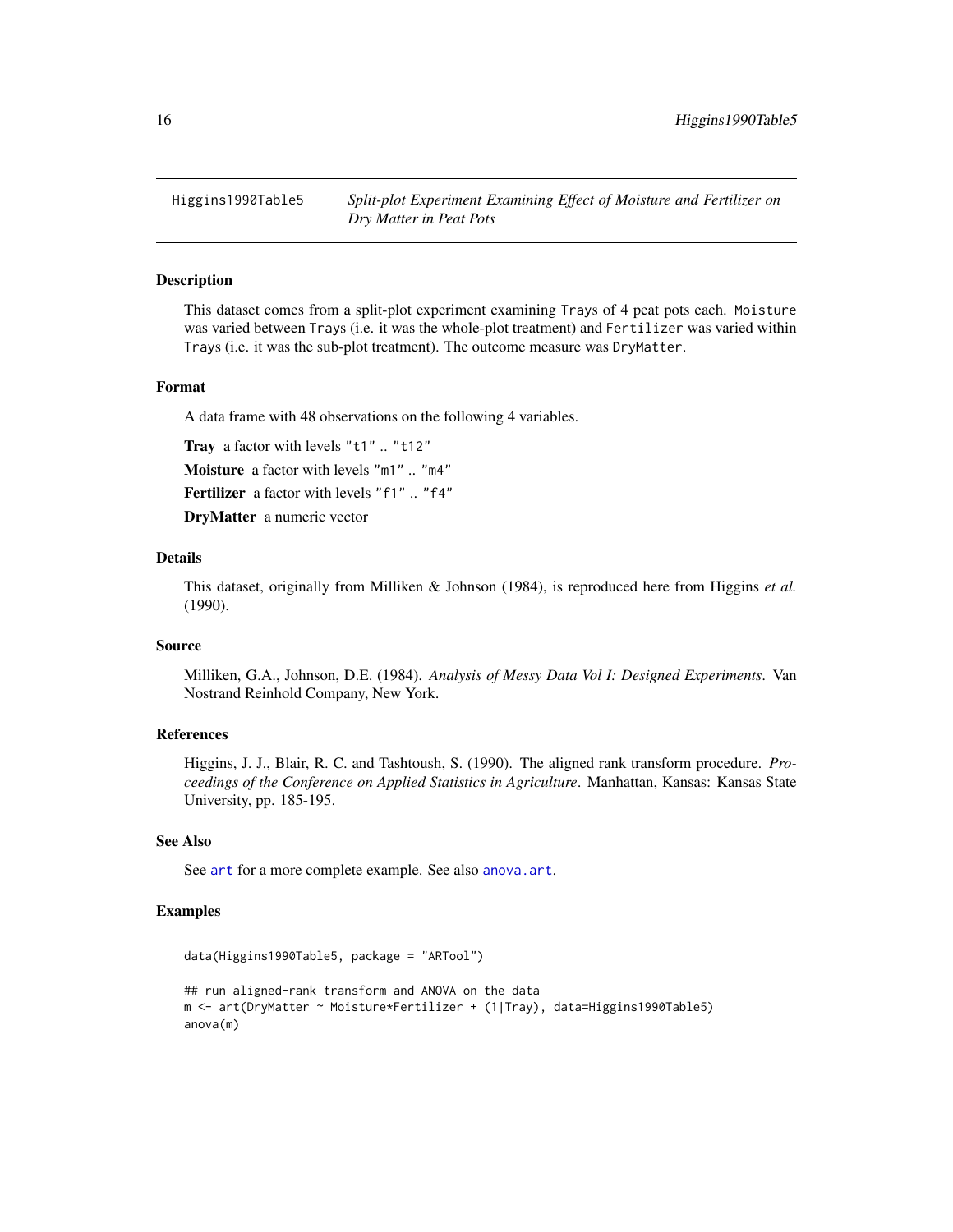<span id="page-16-0"></span>

# Description

Synthetic data from an experiment with two between-Subjects factors (A and B) having two levels each and one within-Subjects factor (C) with two levels.

# Format

A data frame with 16 observations on the following 5 variables.

Subject a factor with levels "s1" .. "s8"

- A a factor with levels "a1" "a2"
- B a factor with levels "b1" "b2"
- C a factor with levels "c1" "c2"
- Y a numeric vector

#### Source

Wobbrock, J. O., Findlater, L., Gergle, D., and Higgins, J. J. *ARTool*. [https://depts.washington.](https://depts.washington.edu/acelab/proj/art/) [edu/acelab/proj/art/](https://depts.washington.edu/acelab/proj/art/).

# See Also

[art](#page-3-1), [anova.art](#page-1-1).

# Examples

data(HigginsABC, HigginsABC.art, package = "ARTool")

```
## run aligned-rank transform and ANOVA on the data
m \le -arct(Y \sim A*B*C + Error(Subject), data = HiggsinsABC)anova(m)
```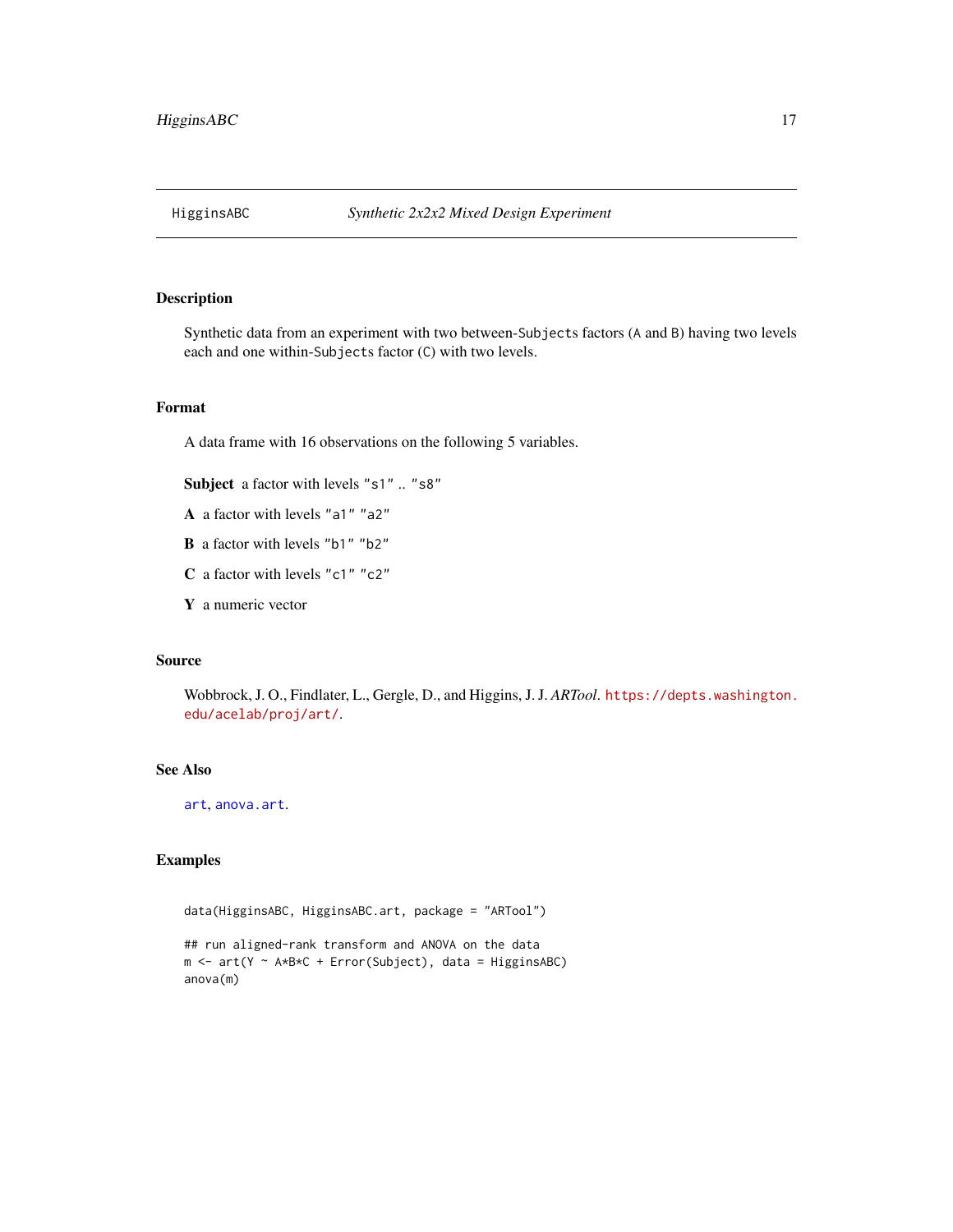<span id="page-17-0"></span>InteractionTestData *Synthetic Data Used in the Contrast Test Vignette*

# Description

See vignette("art-contrasts") for a description of this data.

# See Also

[art](#page-3-1), [anova.art](#page-1-1).

#### Examples

## see vignette("art-contrasts")

<span id="page-17-1"></span>summary.art *Aligned Rank Transform Summary*

# Description

Summary and diagnostics for aligned rank transformed data

#### Usage

## S3 method for class 'art' summary(object, ...)

# Arguments

| object | An object of class art.                                  |
|--------|----------------------------------------------------------|
| .      | Potentially further arguments passed from other methods. |

# Details

This function gives diagnostic output to help evaluate whether the ART procedure is appropriate for an analysis. It tests that column sums of aligned responses are ~0 and that F values of ANOVAs on aligned responses not of interest are ~0. For more details on these diagnostics see Wobbrock *et al.* (2011).

# Value

An object of class "summary.art", which usually is printed.

# Author(s)

Matthew Kay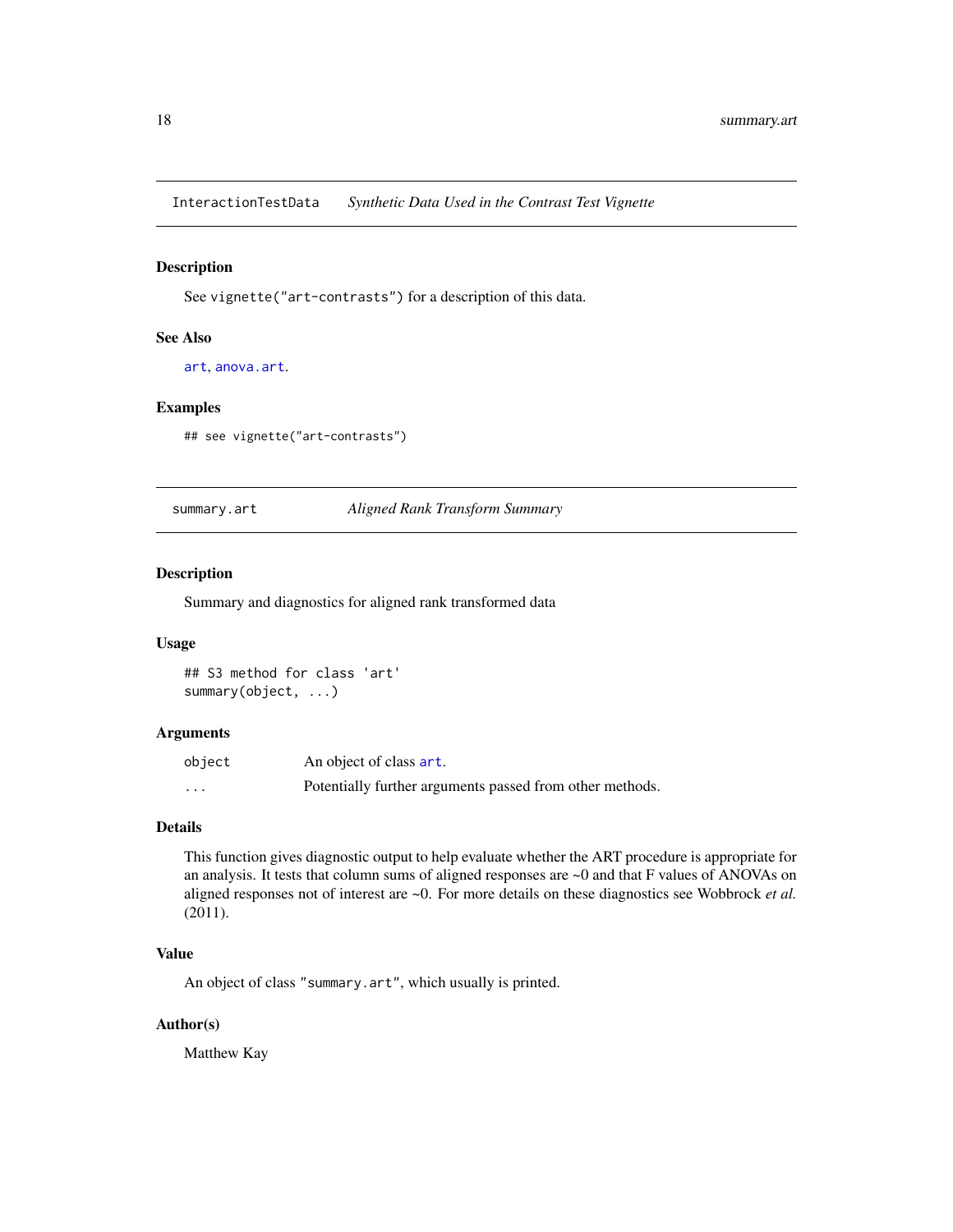# <span id="page-18-0"></span>summary.art 19

# References

Wobbrock, J. O., Findlater, L., Gergle, D., and Higgins, J. J. (2011). The aligned rank transform for nonparametric factorial analyses using only ANOVA procedures. *Proceedings of the ACM Conference on Human Factors in Computing Systems (CHI '11)*. Vancouver, British Columbia (May 7–12, 2011). New York: ACM Press, pp. 143–146. doi: [10.1145/1978942.1978963](https://doi.org/10.1145/1978942.1978963)

# See Also

See [art](#page-3-1) for an example. See also [anova.art](#page-1-1).